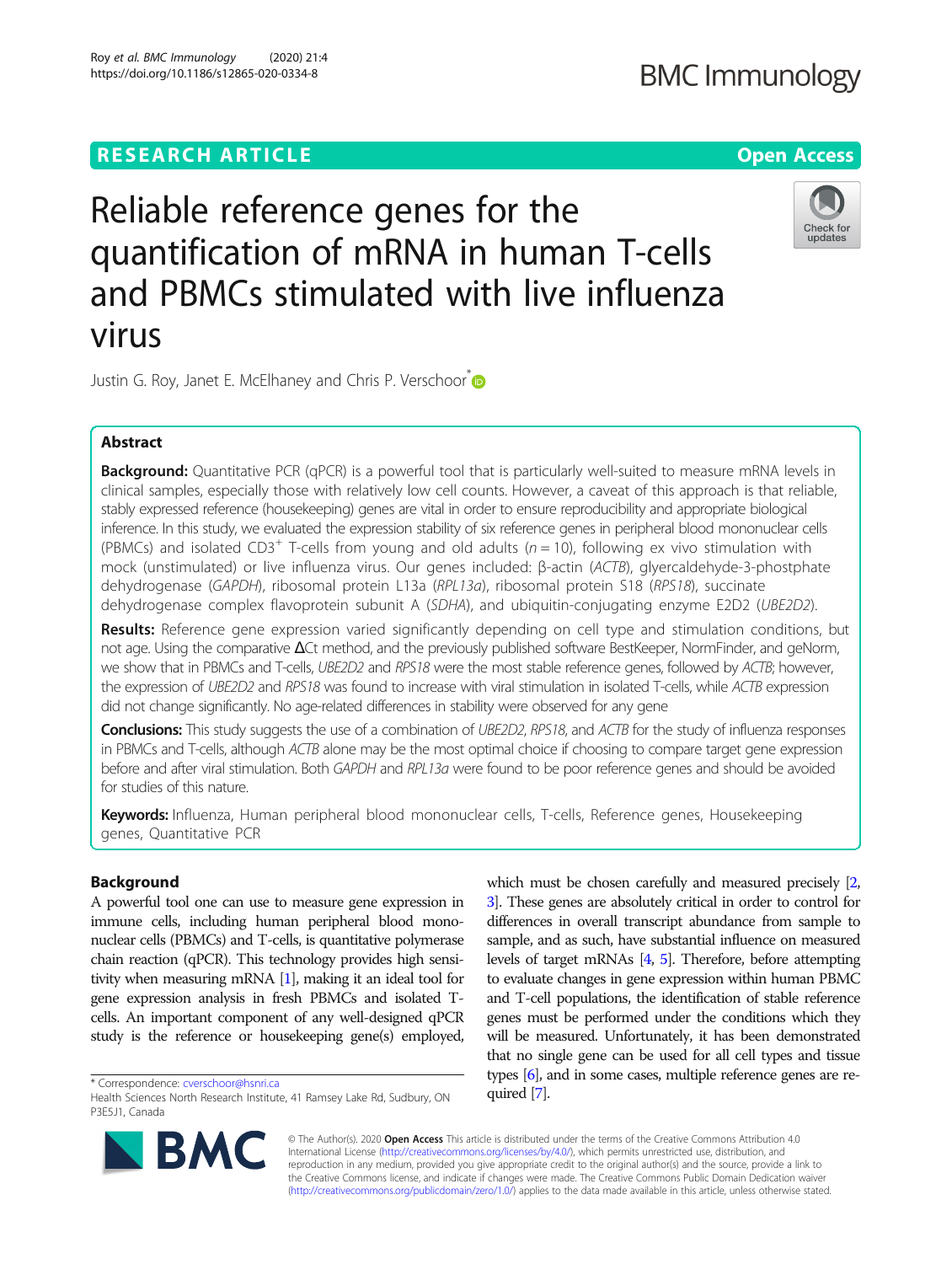<span id="page-1-0"></span>This study aimed to identify stable reference genes in human PBMCs and CD3<sup>+</sup> T-cells for an assay commonly used to measure immunity following infection or vaccination to influenza A virus, a major respiratory pathogen [[8](#page-5-0), [9](#page-5-0)]. In addition to comparing reference gene stability with and without live influenza challenge ex vivo, we also compared stability between young and old adults, given that age is a major determinant of susceptibility to infection and can alter PBMC mRNA expression profiles significantly [\[10](#page-5-0), [11\]](#page-5-0). Six candidate reference genes, chosen from the literature, were assessed in human PBMCs and Tcells. Commonly used genes such as ACTB and GAPDH were included even though many studies have demonstrated high variability in the expression of these genes under various conditions [\[2](#page-5-0), [4,](#page-5-0) [12](#page-5-0)–[14](#page-5-0)], including influenza infection [[15\]](#page-5-0). RPL13a and SDHA have been found to be valid reference genes in both T-cells and mixed leukocytes [[7](#page-5-0)], while UBE2D2 was found to be the most stably expressed reference gene in different PBMC subsets of Multiple Sclerosis patients [[16](#page-5-0)]. Finally, RPS18 was included as it has been shown to be fairly stable in PBMCs from other species [\[17](#page-5-0)] and in tumour neovascularization studies [[18\]](#page-5-0). We compared these genes using four methods, each of which estimating stability and/or reliability in a slightly differ manner: geNorm [[7\]](#page-5-0) determines gene expression stability (ie. M) by calculating the average pairwise variation of each reference gene; NormFinder [[19\]](#page-5-0) uses an ANOVA based approached to calculate the candidate gene stability value by estimating the expression variation within the overall group (intragroup) and between groups (intergroup); Bestkeeper [[20\]](#page-5-0) estimates reliability according to the standard deviation of Cq values and the Pearson correlation between a given gene and an index of the most stable reference genes, as determined by the software; Lastly, the comparative ΔCt method, proposed by Silver and colleagues [[21\]](#page-5-0), compares the relative expression of pairs of reference genes within the sample and uses the average standard deviation of the  $ΔCt$  (or  $ΔCq$ ) for each reference gene as a measure of stability.

# Results

# Evaluation of candidate reference gene expression in unstimulated and influenza a stimulated PBMCs and Tcells

Using qPCR, the expression of each of the six candidate reference genes (Tables 1 and [2\)](#page-2-0) was measured in PBMCs and T-cells from a combination of young and old donors ( $n =$ 10), in the presence or absence of influenza stimulation. When results from both treatments and cell types were combined,  $RPS18$  (mean  $Cq \sim 20$ ) demonstrated the highest expression, followed by  $ACTB$  (~21.5),  $GAPDH$  (~23.5), *UBE2D2* ( $\sim$  25), *SDHA* ( $\sim$  25.5) and *RPL13a* ( $\sim$  30.5); no significant difference between cell types were observed. In PBMC samples, both GAPDH ( $p < 0.001$ ) and RPL13a ( $p <$ 0.001) were significantly different between unstimulated and stimulated treatments; the remaining candidate reference genes showed no significant differences (Fig. [1A](#page-2-0)). In isolated T-cells, four of six candidate genes were significantly different between treatments:  $GAPDH$  ( $p < 0.01$ ), RPL13a ( $p < 0.01$ ), RPS18 ( $p < 0.001$ ), and UBE2D2 ( $p <$ 0.001) (Fig. [1B\)](#page-2-0). Age did not appear to have a significant effect on the expression of the candidate reference genes (Additional file [1](#page-5-0): Fig. S1).

# Analysis of candidate reference genes using Silver's method, geNorm, BestKeeper and NormFinder

Candidate reference gene expression was further analyzed through the use of previously published software and techniques (Table [3\)](#page-3-0). With exception to the Norm-Finder approach, all analyses were performed on data pooled from young and old adults, and with and without virus stimulation.

With respect to Silver's method, UBE2D2 was determined to have the greatest stability in PBMCs (0.493), followed by ACTB (0.520), RPS18 (0.538) and SDHA (0.564); this was similarly observed in isolated T-cells. For both PBMCs and T-cells, GAPDH was ranked as the least stable gene (1.204 and 1.290, respectively).

According to geNorm, all reference genes considered were deemed stable in both PBMCs and T-cells (M < 1.5, according to [\[7](#page-5-0)]); for both cell types, RPS18  $(PBMCs = 0.52, T-cells = 0.278)$ , *SDHA*  $(0.53, 0.311)$  and UBE2D2 (0.537, 0.287) were ranked the highest.

Table 1 Candidate reference genes selected for this study

| Symbol            | Name                                                   | Accession Number | Amplicon Size (bp) | <b>IDT Assay ID</b> |  |  |
|-------------------|--------------------------------------------------------|------------------|--------------------|---------------------|--|--|
| ACTB              | B-actin                                                | NM 001101.5      | 110                | Hs.PT.39a.22214847  |  |  |
| <b>GAPDH</b>      | Glyercaldehyde-3-phostphate dehydrogenase              | NM 002046.7      | 143                | Hs.PT.39a.22214836  |  |  |
| RPL13a            | Ribosomal protein, L13a                                | NM 012423.4      | 106                | Hs.PT.58.45725862   |  |  |
| RPS <sub>18</sub> | Ribosomal protein, S18                                 | NM 022551.3      | 130                | Hs.PT.58.14390640   |  |  |
| <b>SDHA</b>       | Succinate dehydrogenase complex flavoprotein subunit A | NM 004168.4      | 150                | Hs.PT.58.41017719   |  |  |
| UBE2D2            | Ubiquitin-conjugating enzyme E2D2                      | NM 181838.1      | 119                | Hs.PT.58.622887     |  |  |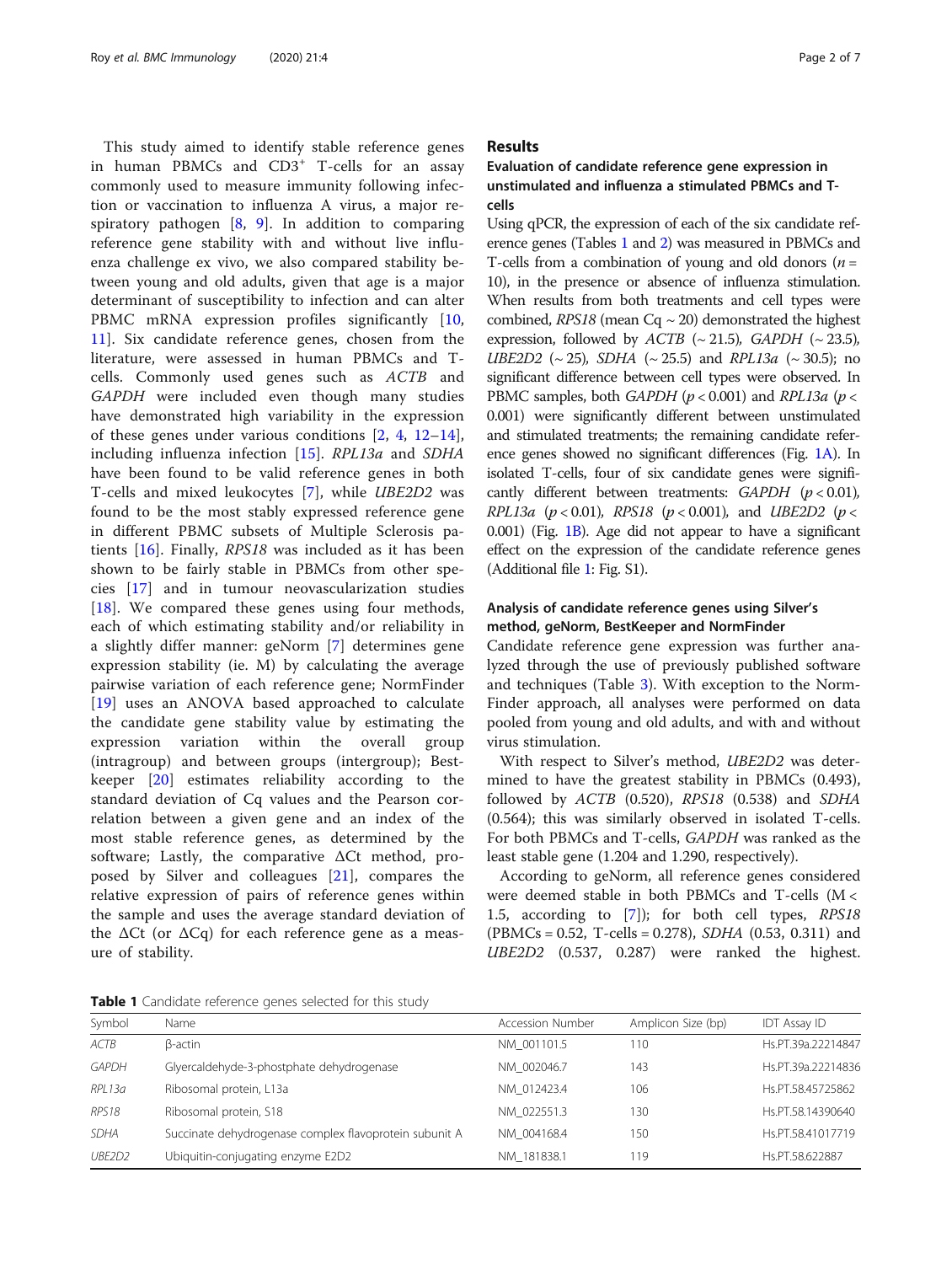<span id="page-2-0"></span>

| Symbol       | Primer and Probe Sequences (5'-3')                                                                         | Exons   | Average Efficiency (%) <sup>a</sup> |
|--------------|------------------------------------------------------------------------------------------------------------|---------|-------------------------------------|
| ACTB         | F: ACAGAGCCTCGCCTTG<br>R: CCTTGCACATGCCGGAG<br>P:/5HEX/TCATCCATG/ZEN/GTGAGCTGGCGG/3IABkFO/                 | $1 - 2$ | 99.5                                |
| <b>GAPDH</b> | F: ACATCGCTCAGACACCATG<br>R: TGTAGTTGAGGTCAATGAAGGG<br>P:/5HEX/AAGGTCGGA/ZEN/GTCAACGGATTTGGTC/3AIBkFO/     | $2 - 3$ | 96.8                                |
| RPI 13a      | F: GCCGCCCCTGTTTCAAG<br>R: CTCGACCATCAAGCACCAG<br>P:/5HEX/AGAAACCCT/ZEN/GCGACAAAACCTCCT/3IABkFO/           | $1b-3$  | 99.3                                |
| RPS18        | F: GTTCCAGCATATTTTGCGAGT<br>R: GTCAATGTCTGCTTTCCTCAAC<br>P:/5HEX/TCTTCGGCC/ZEN/CACACCCTTAATGG/3IABkFQ/     | $2 - 3$ | 99.5                                |
| <b>SDHA</b>  | F: TTTGATGCAGTGGTGGTAGG<br>R: CAGAGCAGCATTGATTCCTC<br>P:/5HEX/TGCAACAGT/ZEN/GTGTGACCTGGTAGG/3IABkFQ/       | $3 - 4$ | 99.5                                |
| UBF2D2       | F: GTACTCTTGTCCATCTGTTCTCTG<br>R: CCATTCCCGAGCTATTCTGTT<br>P:/5HEX/CCGAGCAAT/ZEN/CTCAGGCACTAAAGGA/3IABkFO/ | $6 - 8$ | 99.3                                |

<sup>a</sup> Average efficiencies were calculated from both unstimulated PBMC and T-cell samples

Interestingly, ACTB, which was deemed suitable using Silver's method in PBMCs, had the lowest expression stability value of the reference genes tested (1.28). In Tcells, GAPDH was deemed to be the least stable, however, still within the stability cut-off (0.854).

Using BestKeeper, all reference genes were determined to be relatively stable in both PBMCs and T-cells  $(SD < 1)$ , according to [\[20\]](#page-5-0)). In PBMCs, UBE2D2 and RPS18 were the

most stable (ie. lowest SD), while exhibiting the highest correlations (*UBE2D2*: SD = 0.22,  $r = 0.836$ ; *RPS18*: SD = 0.25,  $r = 0.738$ ), followed by  $ACTB$  (SD = 0.29,  $r = 0.737$ ); SDHA exhibited good stability  $(SD = 0.26)$ , but a relatively low correlation ( $r = 0.401$ ). In T-cells, RPS18 and UBE2D2 demonstrated the best stability and correlation (RPS18: SD = 0.33,  $r = 0.873$ ; UBE2D2: SD = 0.35,  $r = 0.907$ ), while ACTB and SDHA only exhibited good stability (0.20 and 0.29,



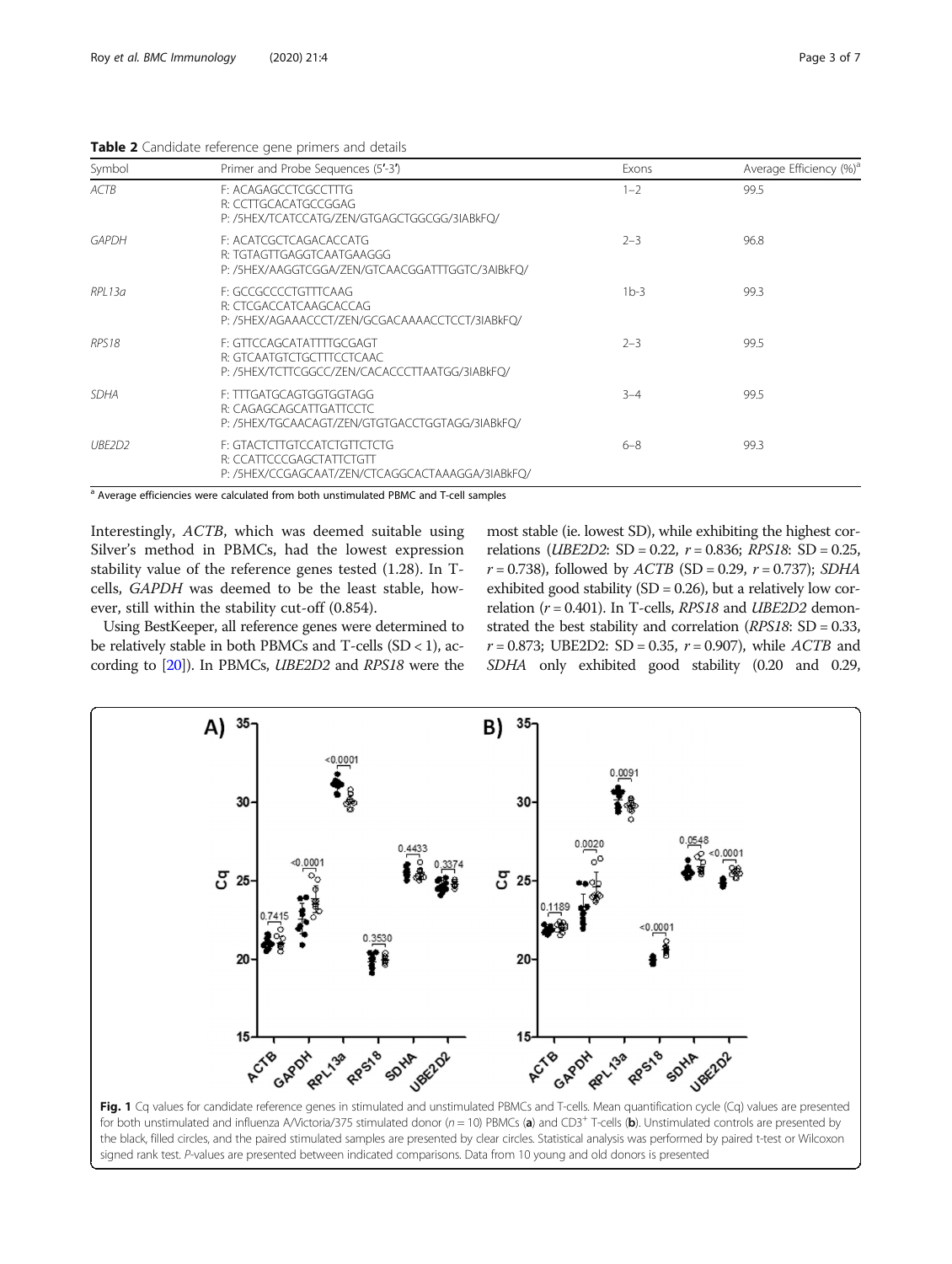<span id="page-3-0"></span>Table 3 Reference gene reliability analysis on unstimulated and live influenza A virus stimulated PBMCs using Silver's method, geNorm, BestKeeper and NormFinder

|                              |                          | ACTB  |        | <b>GAPDH</b> |        | RPI 13a |          | RPS <sub>18</sub> |        | <b>SDHA</b> |        | UBE2D2 |        |
|------------------------------|--------------------------|-------|--------|--------------|--------|---------|----------|-------------------|--------|-------------|--------|--------|--------|
| Method                       | Measure                  | PBMC  | T-cell | PBMC         | T-cell | PBMC    | T-cell   | PBMC              | T-cell | PBMC        | T-cell | PBMC   | T-cell |
| Silver                       | σCα                      | 0.52  | 0562   | 204          | .29    | 0.803   | 0.821    | 0.538             | 0.568  | 0.564       | 0.601  | 0.493  | 0.541  |
| geNorm                       | M                        | .281  | 0.362  | 0.825        | 0.854  | 0.556   | 0.312    | 0.52              | 0.278  | 0.53        | 0.311  | 0.537  | 0.287  |
| BestKeeper                   | SD                       | 0.29  | 0.20   | 0.84         | 0.96   | 0.52    | 0.43     | 0.25              | 0.33   | 0.26        | 0.29   | 0.22   | 0.35   |
|                              |                          | 0.737 | 0.504  | 0.587        | 0.688  | 0.227   | $-0.173$ | 0.738             | 0.873  | 0.401       | 0.468  | 0.836  | 0.907  |
| NormFinder (Stability Value) | Intragroup (all samples) | 0.067 | 0.100  | 0.810        | 0.873  | 0.479   | 0.496    | 0.068             | 0.074  | 0.192       | 0.219  | 0.073  | 0.074  |
|                              | Intergroup $(\pm$ virus) | 0.094 | 0.147  | 0.572        | 0.508  | 0.436   | 0.402    | 0.074             | 0.08   | 0.152       | 0.173  | 0.046  | 0.099  |
|                              | Intergroup (Y/O)         | 0.034 | 0039   | 0.26         | 0.281  | 0.154   | 0.161    | 0.044             | 0.029  | 0.058       | 0.066  | 0022   | 0.023  |

Expression stability of candidate reference genes was calculated from  $n = 10$  paired unstimulated and influenza A/Victoria/375 stimulated PBMCs and T-cells

respectively). GAPDH exhibited the worst stability across cell types (PBMCs =  $0.84$ , T-cells =  $0.96$ ), while  $RPL13a$  exhibited the worst correlation (PBMCs = 0.227, T-cells =  $-$  0.173).

We performed an intragroup analysis of all unstimulated and stimulated samples using NormFinder and found that RPS18, UBE2D2 and ACTB were determined to have the lowest stability value (ie. best stability) in PBMCs and T-cells (Stability Value ≤0.10); this was similarly observed for the intergroup analyses, where stratification by treatment or age was considered. Although not deemed as stable as RPS18, UBE2D2 and ACTB, the Stability Values observed for SDHA are notable (≤0.219).

# Scoring the best and worst reference genes according to stability

For our assessment of reference gene stability, we considered four different approaches and seven measures in total. To summarize these findings and conclude on the best and worst genes evaluated, we ranked each gene and assigned a score of 3, 2 or 1 if the gene was found to rank 1st, 2nd or 3rd best, respectively, for a given measure. For PBMCs,  $UBE2D2$  (score = 17) was best, followed by RPS18 (13), ACTB (9), SDHA (3), and GAPDH/RPL13a (0). For T-cells, UBE2D2 and RPS18 scored similarly (15), followed by ACTB (8), SDHA (3), GAPDH (1) and RPL13a (0).

# **Discussion**

In this study, we evaluated the expression stability and suitability of candidate reference genes in influenza virus stimulated PBMCs and T-cells. Our data shows that UBE2D2 and RPS18 ranked the highest with regards to stability in both PBMCs and T-cells, followed closely by ACTB. However, both UBE2D2 and RPS18 were expressed significantly higher following viral stimulation in T-cells, but not ACTB. Whether considering overall stability or comparing expression with or without viral stimulation, GAPDH and RPL13a were ranked the worst in both cell types.

The software geNorm, NormFinder and Bestkeeper, and Silver's method all provided similar results for both the PBMC and T-cell reference gene analysis, ranking UBE2D2 as the most stable gene, followed by RPS18; this has been previously demonstrated  $[16, 18]$  $[16, 18]$  $[16, 18]$ . Furthermore, in PBMCs these genes were found to not be affected by age or viral stimulation. This is particularly important in the context of influenza, given the prominent role of age-related immune dysfunction in determining the susceptibility to infection or response to vaccination [[22](#page-5-0), [23\]](#page-5-0). Interestingly, the next highest ranked gene we identified, ACTB, has previously been demonstrated to have high variance in expression [\[14](#page-5-0)], including in T-cells [[3,](#page-5-0) [24\]](#page-5-0). While this should suggest caution prior to implementing ACTB as a reference gene, it is worth noting that it was also one of the few genes that was not significantly different in virus stimulated and unstimulated cultures in PBMCs or T-cells. Hence, ACTB may warrant consideration for mRNA studies that are specifically comparing target gene expression before and after immune stimulation, especially since both *UBE2D2* and *RPS18* were significantly different with viral stimulation in isolated T-cells. As a whole, this demonstrates the importance of testing each specific experimental condition on potential reference genes as well as in specific sample types, prior to the measurement of target genes.

Our study has a number of strengths resulting in a comprehensive analysis that will help researchers decide on the best reference gene to use depending on their experimental conditions and study design. We compared six well-known reference genes using four different approaches and seven measures in total, and also stratified our analysis by cell type (PBMCs and isolated T-cells), age group (young and old), and experimental treatment (with and without virus). However, we concede that experimental conditions beyond that tested in our study may impact the stability of reference genes differently. Furthermore, it is possible that we were underpowered to investigate the effect of age on reference gene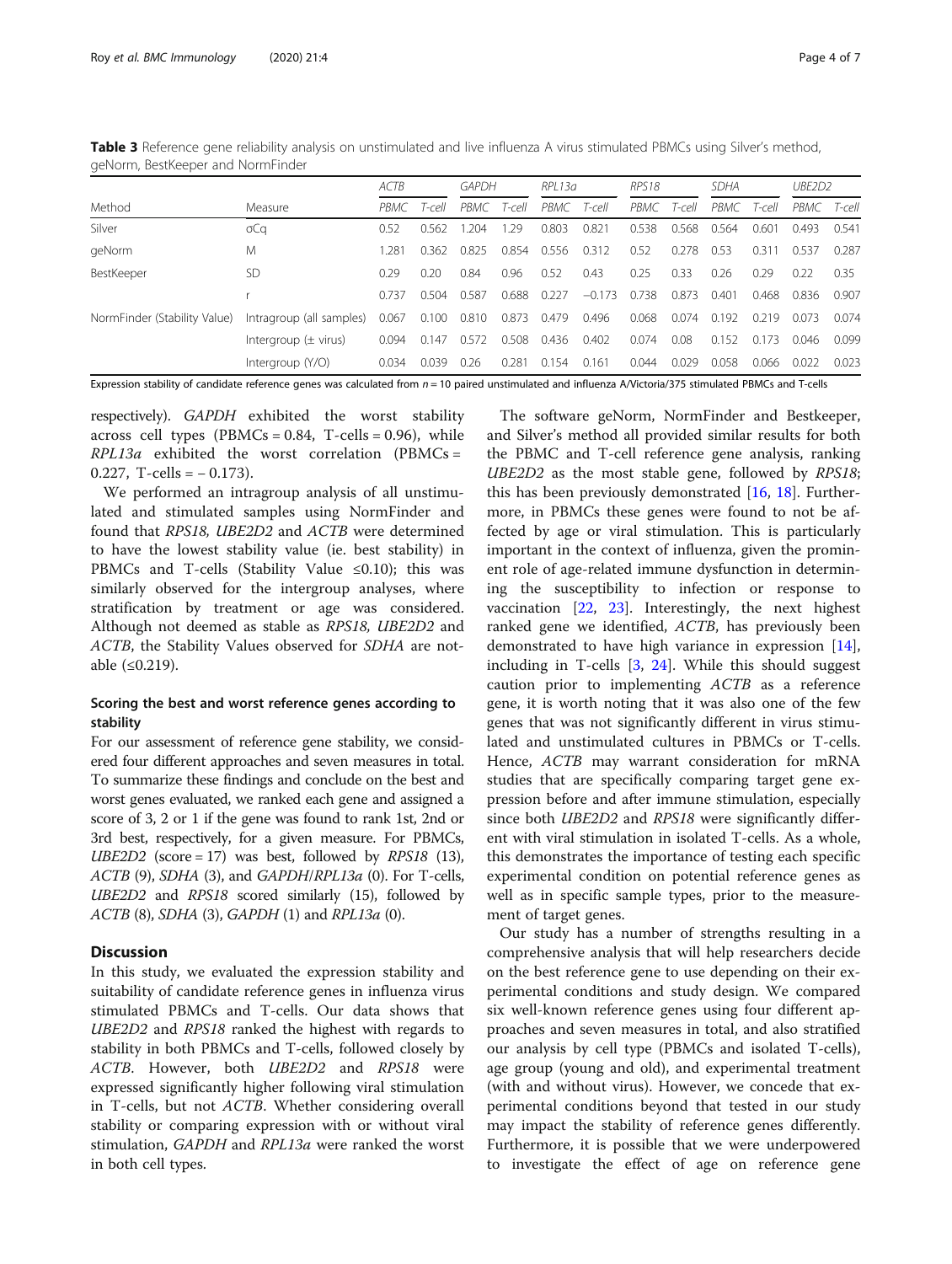stability, given that others have shown there to be a notable effect, albeit in tissues [\[25](#page-5-0), [26\]](#page-6-0).

# Conclusions

The current Minimum Information for Publication of Quantitative Real-Time PCR Experiments (MIQE) suggests the use of more than one reference genes in all qPCR studies [\[4\]](#page-5-0). Hence, we recommend the use of UBE2D2 and RPS18, or UBE2D2, RPS18 and ACTB in studies of PBMCs or isolated T-cells. However, when comparing target gene expression across stimulations, we recommend the use of ACTB alone if studying isolated T-cells. In our analyses neither GAPDH or RPL13a were found to be reliable reference genes, and should be avoided unless properly evaluated under the intended research conditions.

# Methods

# Study design and participants

Frozen PBMC samples from a previous study [\[27](#page-6-0)] were used for the identification of reference genes. Ten samples, derived from heparinized blood collected 4-weeks following influenza vaccination, were chosen and consisted of five older donors  $(O;$  mean age  $[range] = 77$  $[70–80]$  and five younger donors  $(Y; 30 [26–35])$ , and similarly balanced according to cytomegalovirus serostatus (O =  $40\%$  seropositive, Y =  $60\%$  seropositive).

# PBMC cell culture, stimulation and CD3<sup>+</sup> T-cell isolation

To measure candidate reference gene expression, PBMCs were stimulated with live influenza virus, as previously described with some changes [\[28\]](#page-6-0). Briefly, frozen PBMC samples [\[27\]](#page-6-0) were thawed, counted and adjusted to a concentration of  $1 \times 10^6$  cells/200 μL in Aim V media (Gibco) supplemented with Human AB Serum (Corning). PBMCs were placed in 96-well U-bottom plates (Corning) and were either left unstimulated or stimulated with live influenza A/Victoria/375 virus (sucrose-gradient purified, Charles River Laboratories) at a multiplicity of infection of six for 8 h at 37 °C, 5%  $CO<sub>2</sub>$  in a humidified chamber. After incubation, cells for PBMC mRNA analysis were collected and stored in 350 μL RLT buffer (Qiagen) supplemented with 1% β-mercaptomethanol (Sigma-Aldrich) at − 80 °C. CD3+ T-cells were isolated from remaining cells using the EasySep Human T-cell Enrichment kit (Stem Cell Technologies), following manufacturer's instructions and stored in RLT buffer at − 80 °C.

# RNA isolation and cDNA synthesis

RNA was isolated from PBMC and T-cell lysates using the RNeasy Mini Kit (Qiagen) according to manufacturer's instructions. Isolated RNA was quantified using the NanoDrop 2000 Spectrophotometer (Thermo Scientific) and stored at  $-80$  °C; RNA with an 260/280 absorbance ratio below 1.75 were not tested further.

Complementary DNA (cDNA) was synthesized from 100 ng of total RNA using of the High Capacity cDNA reverse transcription kit (Applied Biosystems) according to manufacturer's recommendation (final volume = 20  $\mu$ L), and stored at – 20 °C.

# Quantitative PCR and reference genes

Candidate reference gene primer/probe mixes were purchased from Integrated DNA Technologies as prevalidated probe PrimeTime® qPCR Probe Assays using TaqMan based chemistry (Table [1\)](#page-1-0). Table [2](#page-2-0) highlights the primer and probe sequences, location of the primers and the average efficiencies of the primers in previous experiments using 2-fold serial dilutions; primer efficiency was calculated as 10(<sup>−</sup> 1/slope). Quantitative PCR was performed using the QuantStudio™ 5 Real Time PCR System (Applied Biosystems); briefly, 2 μL of cDNA of each sample was loaded in duplicate into 96-well plates and 8 μL of qPCR master mix was added, which included TaqMan Fast Advanced Master Mix (5 μL; Applied Biosystems), reference gene primer/probe mix (0.5  $\mu$ L), and RNase/DNase free H<sub>2</sub>O (2.5  $\mu$ L; Qiagen)). Negative controls (no RNA or cDNA) were included to verify the absence of contamination. Amplification was performed at 60 °C using a two-step cycling procedure for 40 cycles, and resultant quantification cycles  $(Cq)$ were calculated using the default settings in the Quant-Studio Design & Analysis Software v1.4.3 (Applied Biosystems).

# Statistical analysis and identification of suitable reference genes

All statistical tests were performed using GraphPad Prism 5. Pairwise comparisons were performed by either the Wilcoxon signed ranked sum test or a Student's paired ttest, depending on the normality of data, which was determined by the Shapiro-Wilks normality test. To evaluate reference gene stability, four separate methods were employed: geNorm [\[7\]](#page-5-0), NormFinder [\[19](#page-5-0)], BestKeeper [[20](#page-5-0)], and Silver's ΔCt method [[21](#page-5-0)]. For geNorm and NormFinder analyses, mean Cq values were transformed into a linear scale ( $2^{-\Delta C q}$ , where  $\Delta C q = C q$  – minimum Cq); for both BestKeeper and Silver's method, mean Cq values were used. From these analyses we obtained the following measures:  $\sigma_{Cq}$  (Silver's method), which represents the average standard deviation of the difference in cycle threshold values across all possible pairs of reference genes; M (geNorm), a measure of gene expression stability relative to all candidate reference genes; SD (BestKeeper), the raw standard deviation of Cq values relative to the software's index measure; r (BestKeeper), the coefficient of correlation relative to the software's index measure; and the Stability Value (NormFinder), representing expression variance in both the intragroup and intergroup analyses.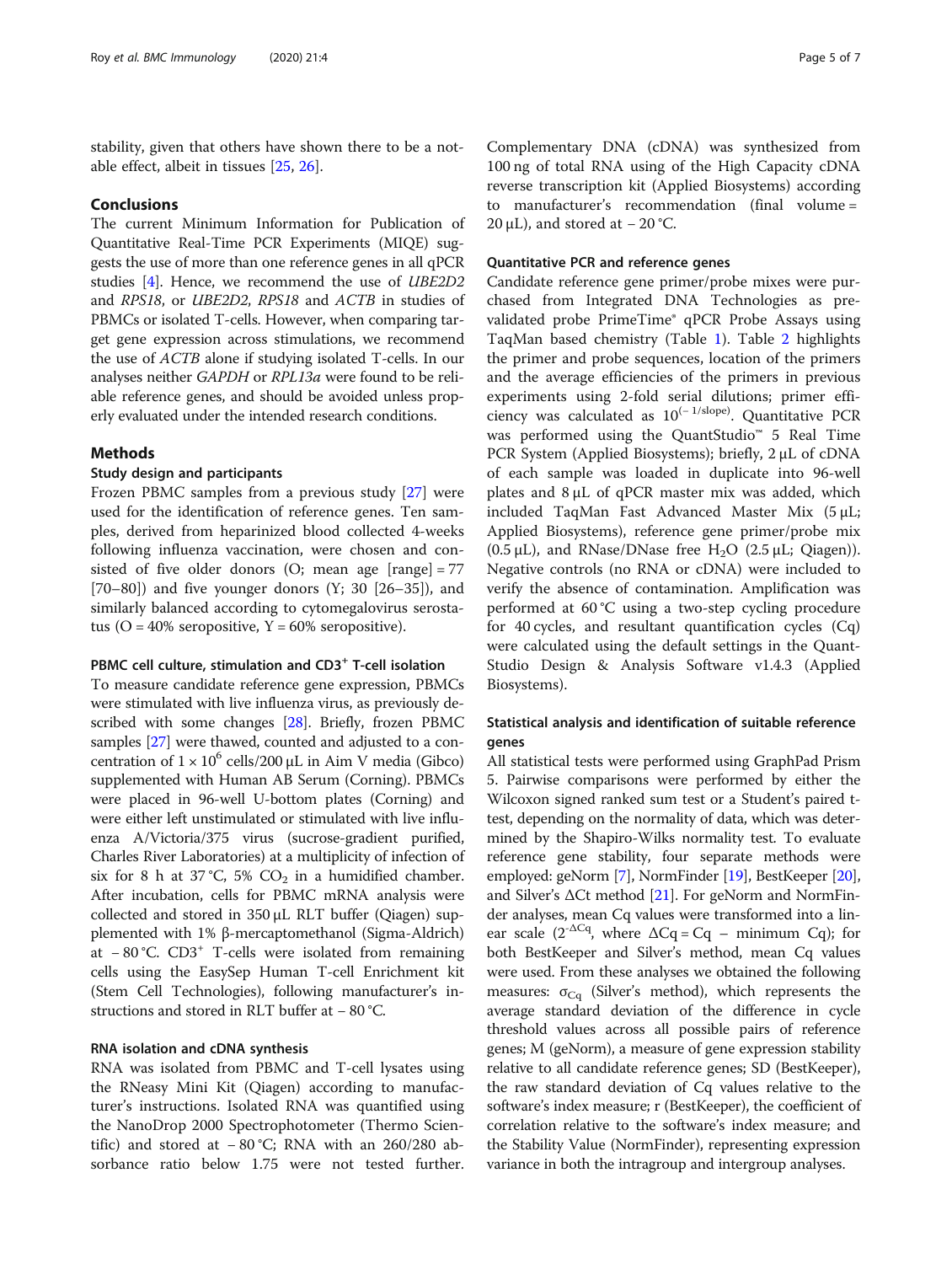# <span id="page-5-0"></span>Supplementary information

Supplementary information accompanies this paper at [https://doi.org/10.](https://doi.org/10.1186/s12865-020-0334-8) [1186/s12865-020-0334-8.](https://doi.org/10.1186/s12865-020-0334-8)

Additional file 1: Figure S1. Cq values for candidate reference genes in PBMCs and T-cells, stratified by age and stimulation status. Mean quantification cycle (Cq) values are presented for young (YN) and old (ON) unstimulated (−) and influenza A/Victoria/375 stimulated (+) donor PBMCs (A) and CD3+ T-cells (B). No significant differences ( $p > 0.20$ ) were detected by Wilcoxon rank-sum test and data from a total of 10 donors is presented.

# Abbreviations

ACTB: β-actin; CD3<sup>+</sup>: Cluster of differentiation 3; cDNA: Complementary deoxyribonucleic acid; CMV: Cytomegalovirus; Cq: Cycle of quantification; GAPDH: Glyercaldehyde-3-phostphate dehydrogenase; MIQE: The Minimum Information for Publication of Quantitative Real-Time PCR Experiments; O: Old participant; PBMCs: Peripheral blood mononuclear cells; PGK1: Phosphoglycerate kinase 1; qPCR: Quantitative polymerase chain reaction; rcf: Relative centrifugal force; RNA: Ribonucleic acid; RPL13a: Ribosomal protein, L13a; RPLP0: Ribosomal protein large, P0; RPS18: Ribosomal protein, S18; SD: Standard deviation; SDHA: Succinate dehydrogenase complex flavoprotein subunit A; UBE2D2: Ubiquitinconjugating enzyme E2D2; Y: Young participant; σ<sub>Ca</sub>: Average standard deviation of ΔCt values across all possible pairs of reference genes

### Acknowledgements

The authors would like to thank Beth Gentleman for the aid provided in preparing the Research Ethics Board application.

### Authors' contributions

JGR designed and performed the experiments, analyzed the results, and drafted the manuscript. JGR, JEM and CPV edited the draft for final submission. All authors read and approved the final manuscript.

### Funding

This study was supported by the Academic Health Science Centre Alternative Funding Plan Innovation Fund, Project Code A-13-04 and A-17-07 procured by JEM.

# Availability of data and materials

The datasets used and/or analysed during the current study are available from the corresponding author on reasonable request.

# Ethics approval and consent to participate

Written informed consent was obtained for all participants included in this study. The Health Sciences North Research Institute Research Ethics Board approved the study (#19–026).

#### Consent for publication

Not applicable.

# Competing interests

The authors declare that they have no competing interests.

# Received: 20 September 2019 Accepted: 20 January 2020 Published online: 31 January 2020

# References

- 1. Bustin SA, Benes V, Nolan T, Pfaffl MW. Quantitative real-time RT-PCR--a perspective. J Mol Endocrinol. 2005;34:597–601.
- 2. Dheda K, Huggett JF, Chang JS, Kim LU, Bustin SA, Johnson MA, et al. The implications of using an inappropriate reference gene for real-time reverse transcription PCR data normalization. Anal Biochem. 2005;344:141–3.
- 3. Thellin O, ElMoualij B, Heinen E, Zorzi W. A decade of improvements in quantification of gene expression and internal standard selection. Biotechnol Adv. 2009;27:323–33.
- Bustin SA, Benes V, Garson JA, Hellemans J, Huggett J, Kubista M, et al. The MIQE guidelines: minimum information for publication of quantitative realtime PCR experiments. Clin Chem. 2009;55:611–22.
- 5. Jacob F, Guertler R, Naim S, Nixdorf S, Fedier A, Hacker NF, et al. Careful selection of reference genes is required for reliable performance of RT-qPCR in human normal and cancer cell lines. PLoS One. 2013;8:e59180.
- 6. Huggett J, Dheda K, Bustin S, Zumla A. Real-time RT-PCR normalisation; strategies and considerations. Genes Immun. 2005;6:279–84.
- 7. Vandesompele J, De Preter K, Pattyn F, Poppe B, Van Roy N, De Paepe A, et al. Accurate normalization of real-time quantitative RT-PCR data by geometric averaging of multiple internal control genes. Genome Biol. 2002; 3. <https://doi.org/10.1186/gb-2002-3-7-research0034>.
- 8. McElhaney JE, Gentleman B. Cell-mediated immune response to influenza using ex vivo stimulation and assays of cytokine and Granzyme B responses. Methods Mol Biol. 2015;1343:121–41.
- 9. Haq K, Fulop T, Tedder G, Gentleman B, Garneau H, Meneilly GS, et al. Cytomegalovirus Seropositivity predicts a decline in the T cell but not the antibody response to influenza in vaccinated older adults independent of type 2 diabetes status. J Gerontol Biol Sci Med Sci. 2017;72:1163–70.
- 10. Zhou X, McElhaney JE. Age-related changes in memory and effector T cells responding to influenza a/H3N2 and pandemic a/H1N1 strains in humans. Vaccine. 2011;29:2169–77.
- 11. Steegenga WT, Boekschoten MV, Lute C, Hooiveld GJ, de Groot PJ, Morris TJ, et al. Genome-wide age-related changes in DNA methylation and gene expression in human PBMCs. AGE. 2014;36:9648.
- 12. Bas A, Forsberg G, Hammarstrom S, Hammarstrom M-L. Utility of the housekeeping genes 18S rRNA, beta-actin and Glyceraldehyde-3-phosphatedehydrogenase for normalization in real-time quantitative reverse transcriptase-polymerase chain reaction analysis of gene expression in human T lymphocytes. Scand J Immunol. 2004;59:566–73.
- 13. Piehler AP, Grimholt RM, Øvstebø R, Berg JP. Gene expression results in lipopolysaccharide-stimulated monocytes depend significantly on the choice of reference genes. BMC Immunol. 2010;11:21.
- 14. Chapman JR, Waldenström J. With reference to reference genes: a systematic review of endogenous controls in gene expression studies. PLoS One. 2015;10. [https://doi.org/10.1371/journal.pone.0141853.](https://doi.org/10.1371/journal.pone.0141853)
- 15. Kuchipudi SV, Tellabati M, Nelli RK, White GA, Perez BB, Sebastian S, et al. 18S rRNAis a reliable normalisation gene for real time PCR based on influenza virus infected cells. Virol J. 2012;9. [https://doi.org/10.1186/1743-](https://doi.org/10.1186/1743-422X-9-230) [422X-9-230.](https://doi.org/10.1186/1743-422X-9-230)
- 16. Oturai DB, Søndergaard HB, Börnsen L, Sellebjerg F, Romme CJ. Identification of suitable reference genes for peripheral blood mononuclear cell subset studies in multiple sclerosis. Scand J Immunol. 2016;83:72–80.
- 17. Chen I-H, Chou L-S, Chou S-J, Wang J-H, Stott J, Blanchard M, et al. Selection of suitable reference genes for normalization of quantitative RT-PCR in peripheral blood samples of bottlenose dolphins (Tursiops truncatus). Sci Rep. 2015;5. [https://doi.org/10.1038/srep15425.](https://doi.org/10.1038/srep15425)
- 18. Rienzo M, Schiano C, Casamassimi A, Grimaldi V, Infante T, Napoli C. Identification of valid reference housekeeping genes for gene expression analysis in tumor neovascularization studies. Clin Transl Oncol. 2013;15:211–8.
- 19. Andersen CL, Jensen JL, Ørntoft TF. Normalization of real-time quantitative reverse transcription-PCR data: a model-based variance estimation approach to identify genes suited for normalization, applied to bladder and Colon Cancer data sets. Cancer Res. 2004;64:5245–50.
- 20. Pfaffl MW, Tichopad A, Prgomet C, Neuvians TP. Determination of stable housekeeping genes, differentially regulated target genes and sample integrity: BestKeeper – excel-based tool using pair-wise correlations. Biotechnol Lett. 2004;26:509–15.
- 21. Silver N, Best S, Jiang J, Thein S. Selection of housekeeping genes for gene expression studies in human reticulocytes using real-time PCR. BMC Mol Biol. 2006;7. [https://doi.org/10.1186/1471-2199-7-33.](https://doi.org/10.1186/1471-2199-7-33)
- 22. Falsey AR, Hennessey PA, Formica MA, Cox C, Walsh EE. Respiratory syncytial virus infection in elderly and high-risk adults. N Engl J Med. 2005;352:1749–59.
- 23. McElhaney JE, Xie D, Hager WD, Barry MB, Wang Y, Kleppinger A, et al. T cell responses are better correlates of vaccine protection in the elderly. J Immunol Baltim Md 1950. 2006;176:6333–9.
- 24. Ledderose C, Heyn J, Limbeck E, Kreth S. Selection of reliable reference genes for quantitative real-time PCR in human T cells and neutrophils. BMC Res Notes. 2011;4. <https://doi.org/10.1186/1756-0500-4-427>.
- 25. Harrison OJ, Moorjani N, Torrens C, Ohri SK, Cagampang FR. Endogenous reference genes for gene expression studies on bicuspid aortic valve associated Aortopathy in humans. PLoS One. 2016;11:e0164329.